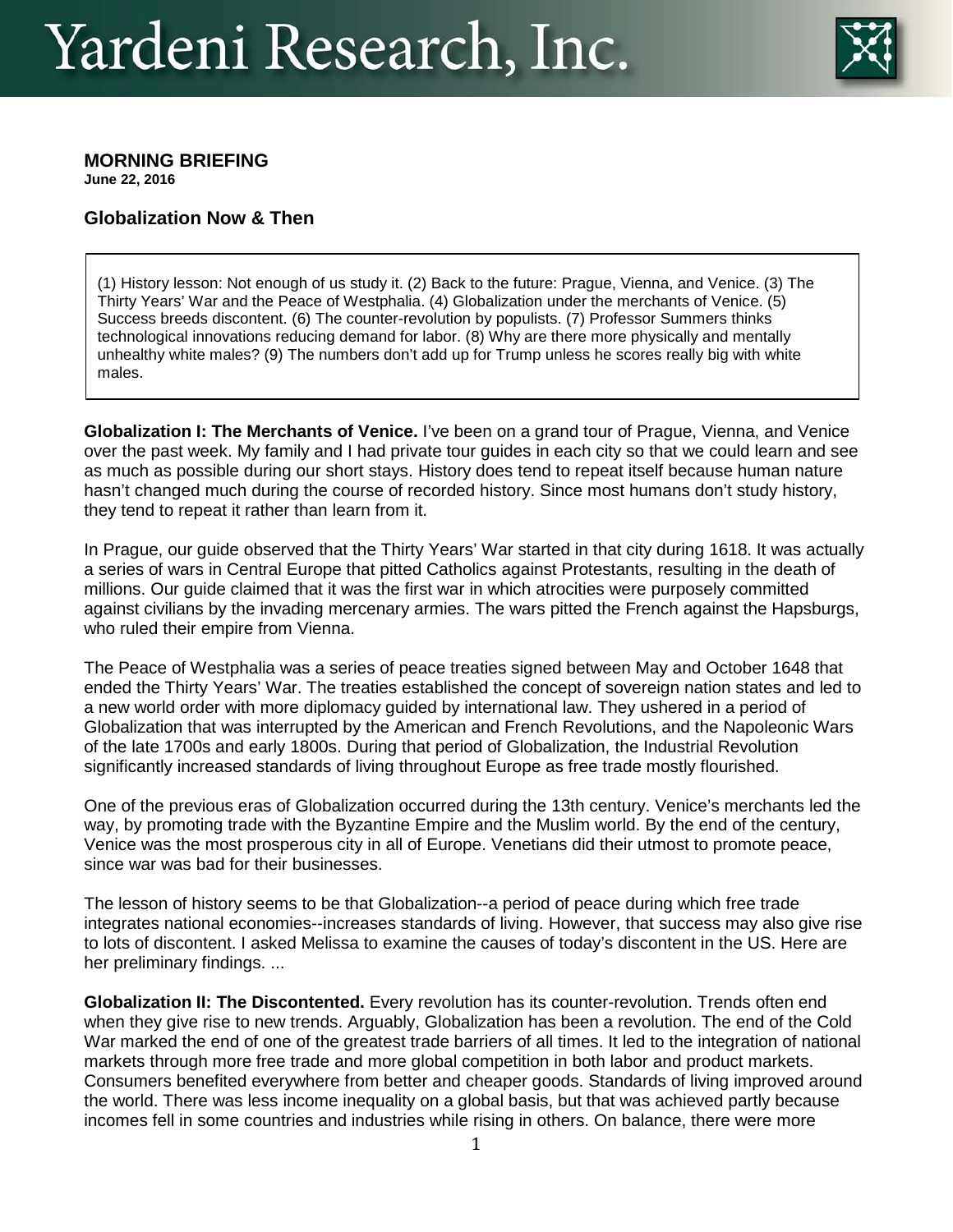winners than losers. But the losers are disgruntled and easily recruited by Globalization's counterrevolutionaries, who tend to be anti-trade and anti-immigration nationalists.

These populists are also trying to reverse the trend toward political correctness (PC), which has developed over the past few decades. Merriam-Webster [defines](http://www.merriam-webster.com/dictionary/politically%20correct) PC as "agreeing with the idea that people should be careful to not use language or behave in a way that could offend a particular group of people." America's number-one populist is Donald Trump, who is clearly not afraid of discussing touchy subjects. He has been railing against PC since the start of his presidential campaign. The strategy obviously has been effective since he is now the presumptive Republican presidential nominee. That's probably because it resonates with a particular voter group that is in distress. And that seems to be mostly the white working class, especially men. Economic forces certainly have contributed to the woes of this cohort. Consider the following:

(1) *Jobless*. The civilian labor force participation rate has been under pressure since the early 2000s for reasons including the need for many students to attain higher education and the retirements of baby boomers. However, the drop in participation among prime-aged working men, aged 25 to 54, can't be explained so easily. Curiously, a drop in their labor force participation rate started before the recession, and the rate has stagnated since it ended. Some of these men may be staying at home with their families by necessity or choice, or receiving disability benefits. Indeed, some of them might be lured back into the workforce should labor force conditions continue to improve. But some of them might be too discouraged or depressed to get back to work.

(2) *Replaced.* Yesterday, we discussed that the future of technology is likely to put lots of people's jobs in jeopardy. That might already be happening for low-skilled workers. And we referenced a Larry Summers keynote [address](https://piie.com/sites/default/files/publications/papers/transcript-20151116keynote.pdf) at the Peterson Institute for International Economics in November 2015. In it, the Harvard professor presented an argument that is relevant to today's discussion too.

Summers observed: "[I]n the 1960s, 1 in 20 men between 25 and 54 weren't working. And today, 3 in 20 men between the ages of 25 and 54 aren't working. I think if you looked at that and you did cyclical adjustment and so forth, you'd conclude that it's more like a steady trend than like it all fell off a cliff in 2007. ...

"[Y]ou can't escape the conclusion that there are a lot more men who aren't working. You can't escape the conclusion that on every bit of medical evidence, the population is healthier than it used to be. … But every bit of occupational evidence, work is less physically demanding than it used to be and the fraction of people who are on disability insurance is up, not down. And so, something is going on. ... [T]he basic idea [is] that technological progress comes with reduced labor input, sometimes it's early retirement, sometimes it's people who aren't able to get themselves employed, sometimes, it's lower hours, but that is basically the story."

(3) *Unhealthy*. In a September 2015 [study,](http://www.pnas.org/content/112/49/15078.full) Nobel Prize winner Angus Deaton and his wife Anne Case documented an increase in the mortality rates of white middle-aged Americans between 1999 and 2013. Most unfortunate about the findings was that the spike in death rates was mostly attributable to mental-health-related problems. Those spanned from drug and alcohol poisonings to liver diseases and suicide. The study noted: "Self-reported declines in health, mental health, and ability to conduct activities of daily living, and increases in chronic pain and inability to work, as well as clinically measured deteriorations in liver function, all point to growing distress in this population."

(4) *Depressed.* Carol Graham, a researcher at Brookings Global, recently [examined](http://www.brookings.edu/research/opinions/2016/05/27-unhappiness-in-america-graham) a Gallup survey questioning where respondents expect their life satisfaction to be in five years. She finds that the least optimistic group by far is poor whites. Poor whites also exhibited the most stress, according to the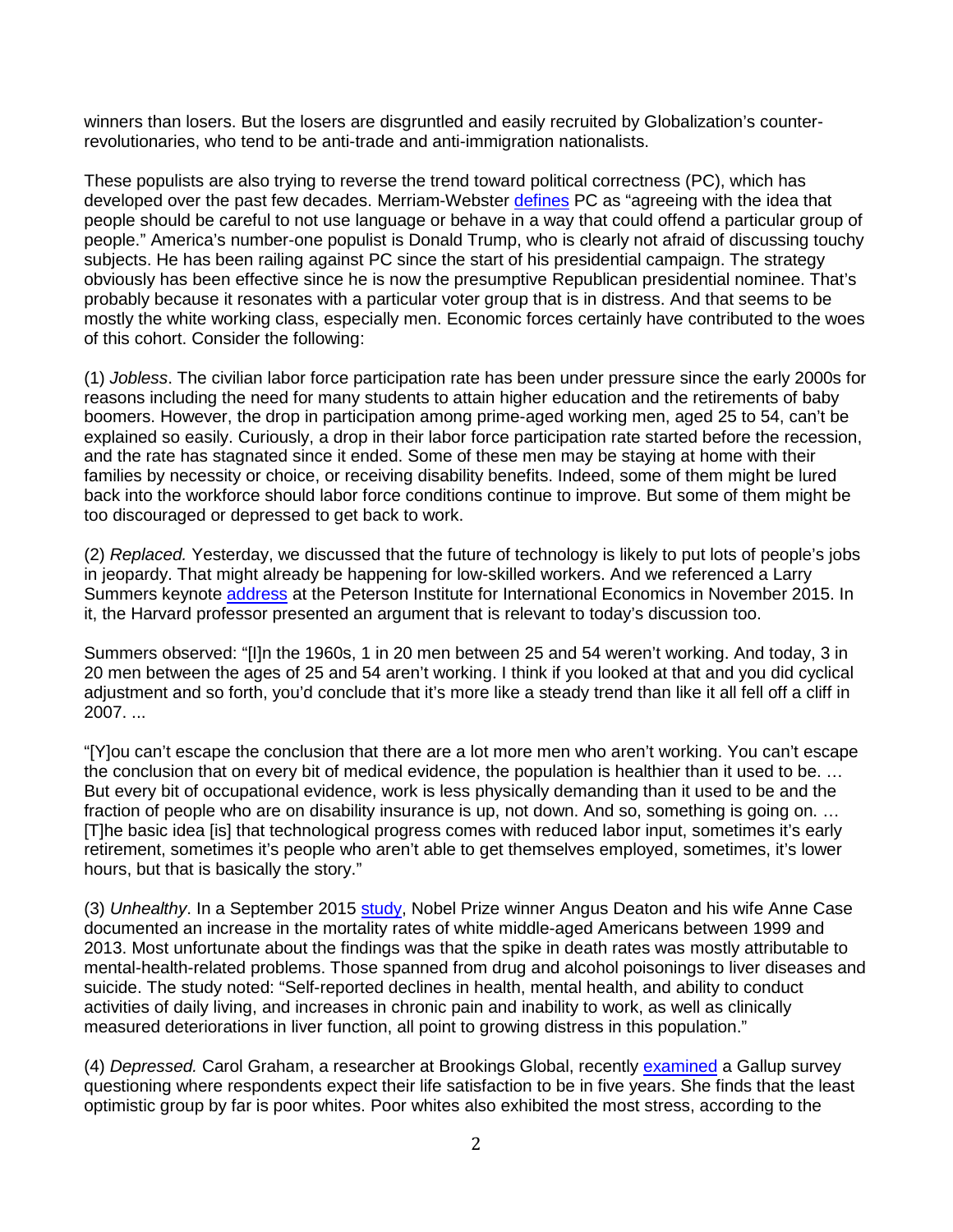research. In Graham's view, being unhappy and stressed out is an economic problem.

Logically, people who feel this way aren't likely to invest in their future. It's evident in the words that they use, according to a 2015 study referenced by the researcher. It found: "The words of the wealthy- such as iPads, foam rollers, and exotic travel destinations--reflect knowledge acquisition and healthconscious behaviors; those of the poor--such as guns, video games, diabetes, and fad diets--reflect desperation, short-term outlooks, and patched-together solutions."

Interestingly, Graham observes that individuals tend to define their status based on their well-being relative to reference groups, a commonly used concept among social scientists. For poor whites, the generations before them might seem to have been better off. Meanwhile, other racial groups might perceive just the opposite, Graham notes.

(5) *Poor.* Similarly, growing income inequality, or at least the perception of it, might contribute to the mindset that hard work won't pay off--as higher income brackets become more out of reach. Indeed, the Congressional Budget Office's 6/8 [report](https://www.cbo.gov/publication/51361) "The Distribution of Household Income and Federal Taxes, 2013" supports the notion. It concluded that all three measures of income examined within the report--market income, before-tax income, and after-tax income--became less equally distributed between 1979 and 2013.

The increase in inequality in both of the latter measures was the direct result of a significant increase in inequality in the former, mostly due to the substantial income growth at the top of the distribution. In other words, the rich got much richer. Meanwhile, the poor did just a little bit better over the 35-year period. As a result, to tie that back to Graham's research, those in lower income brackets might hold the perception that they are less well off whether or not they actually are so.

(6) *Stagnant*. Data from the Census Bureau's annual income [report](http://www.census.gov/content/dam/Census/library/publications/2015/demo/p60-252.pdf) show that the real median earnings of full-time year-round male workers over 15 years old was 2.2% lower in 2014 than 2007. Between 2013 and 2014, the real median income of non-Hispanic white households declined by 1.7%. It's easy to poke holes in the usefulness of these data, as we've discussed previously. Nevertheless, it's not hard to find more evidence of directional trends that speak to wage stagnation among the prime-aged working white male cohort. Perception could be taking the shape of reality here.

(7) *Trumped.* Donald Trump's message seems to be resonating with many of Globalization's discontented. The question is: Are there enough of them to elect him to be our next President? In a 3/4/15 opinion [piece](http://www.wsj.com/articles/whit-ayres-a-daunting-demographic-challenge-for-the-gop-in-2016-1425513162) for the *WSJ,* Whit Ayres of the polling firm North Star Opinion Research explained that if the Republican nominee maintains a hold on the 17% share of non-whites voting for Mitt Romney (when Obama defeated him in 2012), then 65% of the white vote would be required to win the election. The pollster recalled that the latter mark has been achieved only one time in the past half-century, by Ronald Reagan in 1984. Romney won 59% of white voters in 2012, Ayres pointed out.

Politico further outlined "Donald Trump's path to victory" in a 6/19 [article.](http://www.politico.com/story/2016/06/donald-trump-path-to-victory-224239) It was subtitled: "He needs to best Romney with white men and turn a few reliably blue Rust Belt states red." According to the article, citing the party's own electoral math, the GOP nominee should start the election with a hold on 19 states. That would equate to 164 Electoral College votes. To obtain the 270 that it will take to win the contest, Trump is targeting "America's Rust Belt," Politico notes. If he can also capture Florida and keep North Carolina red, Trump's team thinks he could become the next President.

The likely heavy Hispanic voter turnout in Florida will be a particular challenge for Trump, observes Politico. The polls have shown that Trump's rating among non-whites, especially Hispanics, has been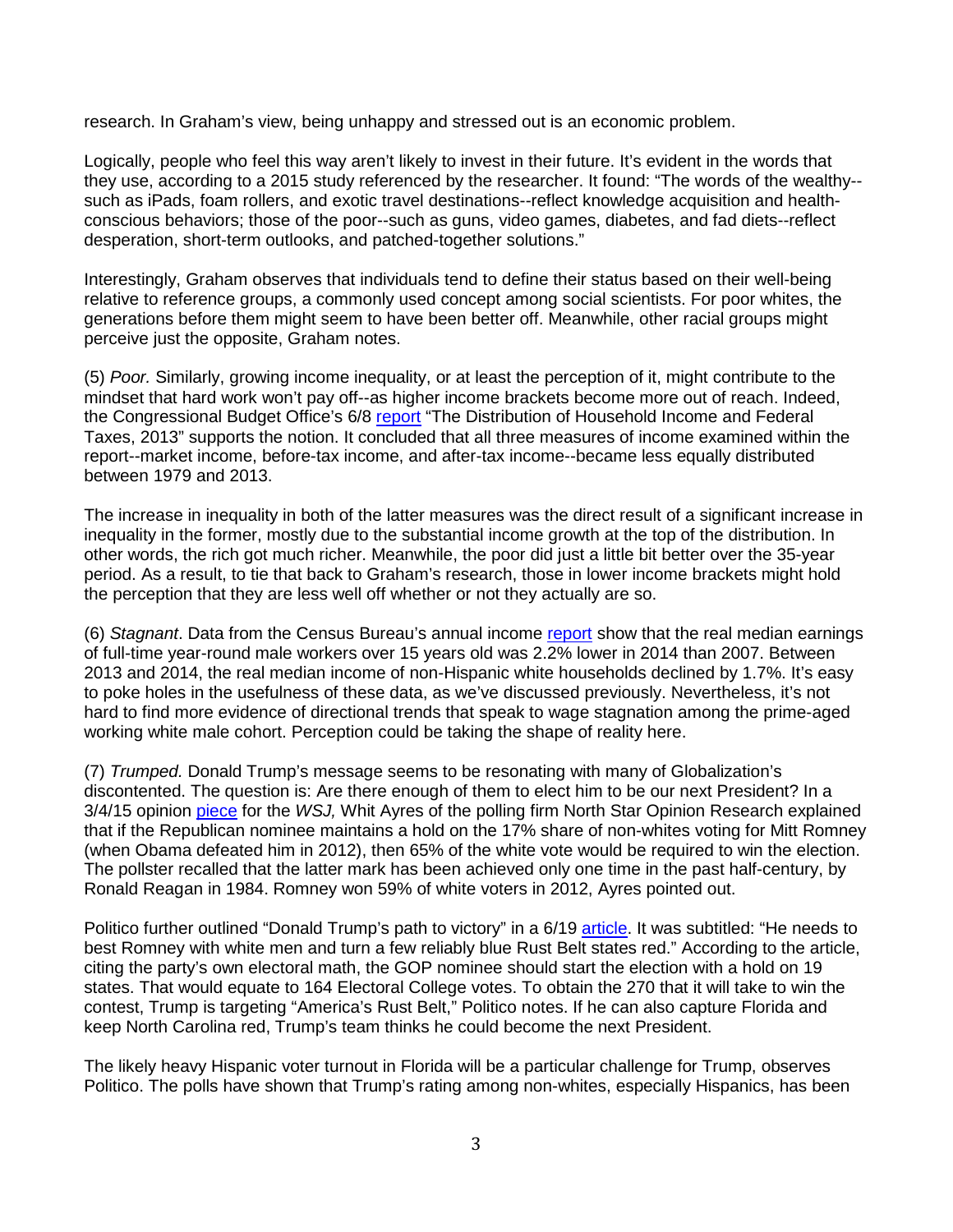extremely unfavorable. That combined with his poor rating with women will likely mean that Trump won't be occupying the White House.

#### **CALENDARS**

**US. Wed:** Existing Home Sales 5.57mu, FHFA House Price Index 0.6%, MBA Mortgage Applications, Yellen. **Thurs:** Jobless Claims 270k, Leading Indicators 0/2%, New Home Sales 565k, M-PMI Flash Estimate 51.0, Chicago Fed National Activity Index, Weekly Consumer Comfort Index. (Bloomberg estimates)

**Global. Wed:** Eurozone Consumer Confidence -7, Canada Retail Sales 0.8%. **Thurs:** Eurozone, Germany, and France Composite PMI Flash Estimates 53.0/54.3/51.0, Eurozone, Germany, and France M-PMI Flash Estimates 51.4/52.0/487, Eurozone, Germany, and France NM-PMI Flash Estimates 53.2/55.0/51.6. (DailyFX estimates)

#### **STRATEGY INDICATORS**

**YRI Weekly Leading Index** (*[link](http://www.yardeni.com/Pub/stmktfsmi.pdf)*): Our Weekly Leading Index (WLI)--a good coincident indicator that can confirm or raise doubts about stock market swings--ticked down 0.4% during the week of June 11 after a two-week climb of 1.9%; it had dropped 4.1% over the prior four weeks. The WLI is 7.9% above this year's bottom in mid-January. Our WLI is the average of our Boom-Bust Barometer (BBB) and Bloomberg's Weekly Consumer Comfort Index (WCCI). Our BBB rose for the third week by a total of 2.8% after a three-week decline of 6.7%. Jobless claims fell for the third week to 269,250 (4-wa) after advancing the prior four weeks from 256,000 (lowest since December 8, 1973) to 278,500. The CRB raw industrials spot price index--another BBB component--has been moving sideways at recent highs. The WCCI sank 3.2% after rebounding 3.6% the prior two weeks.

**S&P 500 Sectors Net Earnings Revisions** (*[link](http://www.yardeni.com/Pub/peacocksp500.pdf)*): The S&P 500's NERI was positive in June for the first time since September 2014, and has improved in six of the past seven months. NERI was positive for 6/10 sectors and improved m/m for six (versus six positive and nine improving in May). Most sectors that dropped off the longest negative-NERI-streak list in May continued to improve in June. Energy is the worst now, with 22 straight months of negative NERI, followed by Financials (21 months) and Utilities (7). Consumer Staples had its highest reading in 77 months, followed by Materials (59-month high), Consumer Discretionary (35), Energy (11), Health Care (10), and Financials (9). Telecom was negative for a second month in June, but stands out with seven positive readings in the past 12 months. Here are June's NERI rankings and their changes: Health Care (10.7% from 8.9% in May), Consumer Staples (9.3 from 7.8), Materials (6.8 from 3.0), Industrials (3.1 from 3.2), Consumer Discretionary (0.9 from 0.8), Tech (0.8 from 1.9), S&P 500 (0.6 from -0.8), Energy (-4.2 from -10.8), Utilities (-5.1 from -5.0), Telecom (-8.7 from -3.7), and Financials (-10.4 from -13.5).

**S&P 500 Earnings, Revenues, & Valuation** (*[link](http://www.yardeni.com/Pub/peacocksp500tables.pdf)*): S&P 500 consensus forward revenue and earnings forecasts both rose last week. Forward revenues rose less than 0.1% to a 37-week high, and forward earnings gained 0.2% to a 23-week high. The forward profit margin forecast was steady w/w at 10.6%, which is little changed from its 24-month low of 10.4% in late March and its 10.9% record high from September. Forward revenue growth for the S&P 500 edged down to 4.2% from an eight-month high of 4.3%, but that's up from a seven-month low of 2.7% at the end of February. Forward earnings growth rose to a nine-month high of 8.0% from 7.9% and is up from an 11-month low of 4.8% in late February. Valuation fell to 16.5 from 16.8, and is down from April's nine-month high of 17.0 and February 2015's 12-year high of 17.4. Ex-Energy, the forward revenue growth rate edged down to 4.4% from 4.5% and forward earnings growth improved to 8.2% from 8.1%. Despite the collapse in Energy sector forecasts since early 2015 and negative currency translation, forward revenues and forward earnings both remain